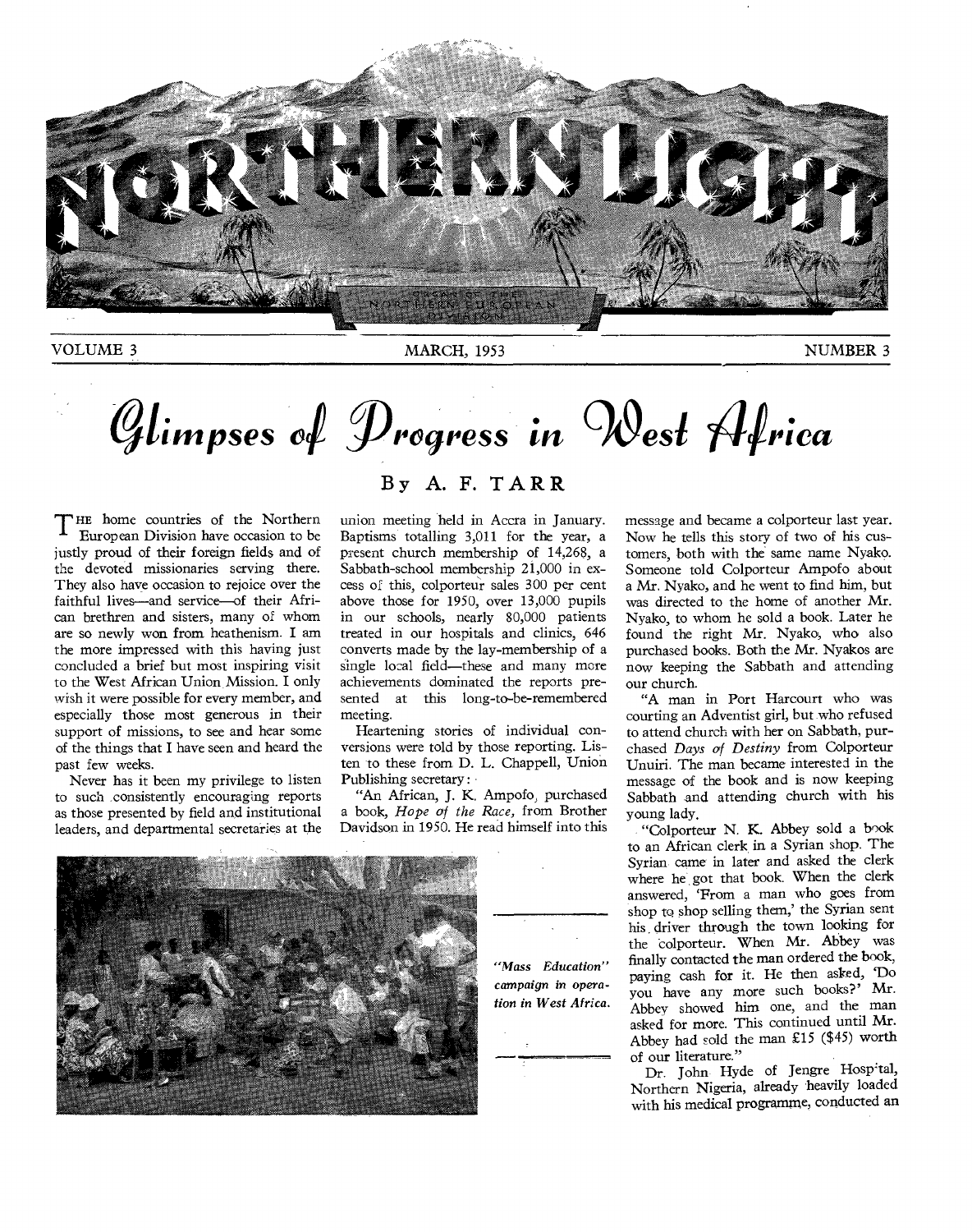intensive evangelistic campaign in a village where he was operating a weekly clinic. Seventy-eight of those who attended were converted and have joined the Hearers' Class.

A strong spiritual programme accompanies the medical work at the Ile-Ife Hospital where, in Dr. Nagel's absence, Dr. Wagner has led out the last eight months. Here are some of the activities :

1. Worship in the clinic five days weekly.

2. Daily worship in each of the hospital wards.

3. Daily Bible study with the non-professional workers.

4. Daily studies with interested patients.

*5. Signs of the Times* mailing club.

6. Literature distributed to ward and clinic patients.

7. Literature sales.

8. Evening Bible studies on the compound.

9. Public meetings in town.

10. Harvest Ingathering.

Dr. Wagner added these remarks regarding Sister Rose, one of the overseas nurses:

"Sister Rose has faithfully conducted two compound meetings each week, in the town. The attendance at one has grown until they have had to leave the compound and hold their weekly meeting in the local Methodist church. At one of the meetings last week the Mayor of Lagos was present. He remarked later how fine he thought the meeting had been."

And in this hospital and clinic where Sister Rose works, there were treated last year nearly 55,000 patients. Twenty-six beds are constantly occupied on **the** porches, there being no room for them inside the buildings. And on the last clinic day before Dr. Wagner prepared his report, 417 patients were treated in a single day !

Our training schools are beehives of activity, not only educationally, but also evangelistically. Bekwai reports nine evangelistic efforts in 1952, the students in one instance erecting with their own hands a meeting house for the village. During the past school year every non-Adventist, student took his stand for our message.

Reporting on the increased demand of the African for education, Pastor Welch, principal of Bekwai, said: "The tremendous number of applicants to be screened (for admission) has on the one hand made much work for the staff, and on the other ting selection of students. For an entering



A *panoramic view of Ile-He Hospital, in West Africa, where a strong, spiritual programme accompanies the medical work.* 

class in Teacher-Training of thirty students, nearly 400 made application, and around 300 took the entrance examination."

The Ihie training school in Nigeria, through Principal Downing, reports 233 converts baptized in consequence of their evangelistic activity. Each Sabbath their thirty training-school students follow a systematic programme of giving Bible studies in the various compounds surrounding the school. In consequence many new Sabbath-school members have been added to the Ihie Sabbath school. Copies of *The Signs of the Times* are mailed to the leading people in the villages from which the students come, and letters received from the recipients have been most encouraging.

given opportunity for a very discrimina- $\mathbf{N}_{\text{m}}$  maintain it, that true service is in sacrifice In May last the new African Minister of Education and his secretary visited Ihie. They spent an hour or more in Principal Downing's home plying him with questions on our beliefs and educational standards. Later the Minister addressed the students, and in that address he asked that there be conveyed to the West African Union Committee the thanks of the Nigerian people for the wonderful school provided for their youth. He charged the students to look well about them and learn the lesson that what Nigeria needs is a group of young people who are selfreliant, not depending on government hand-outs; and to learn from the sacrifice of Adventists around the world who had made this institution possible, and who and giving; and that if Nigeria is to be-

come strong, that same spirit of giving must be found in the leaders of to-morrow. He also pointed out that here in this institution the students had an opportunity to practise a united, democratic way of life, symbolic of a united, democratic Nigeria in which all tribes could live together in peace and understanding.

From the East Nigerian Mission, Pastor W. J. Newman told an interesting campmeeting experience:

"Rain came on the Sabbath and again on Sunday morning, so we were forced to hold the meetings in the church. Ju:t as I was about to preach the closing sermon, Pastor Meze touched me on the shoulder and remarked that there was a witch doctor in the audience. I lifted up a silent prayer and directed my appeal to her, for the doctor was a lady. When the appeal was made she was the first to raise her hand. After the meeting I spoke to her asking when she would take off her charms and ornaments. Her husband chimed in, `That will be done gradually, for we have already tried and the devil throws her on the ground.' After some further words of *encouragement, we went* back into the church and silently prayed. There was a hushed silence as a number expected to see a struggle take place. Indeed there was a struggle, but I am happy to say that the Lord won, and the priestess took off all her ornaments and charms. These things were burnt as we sang hymns around the fire. I have since learnt that they were driven from their home and are now staying with the pastor. The members are helping to build a new house. This was a wonderful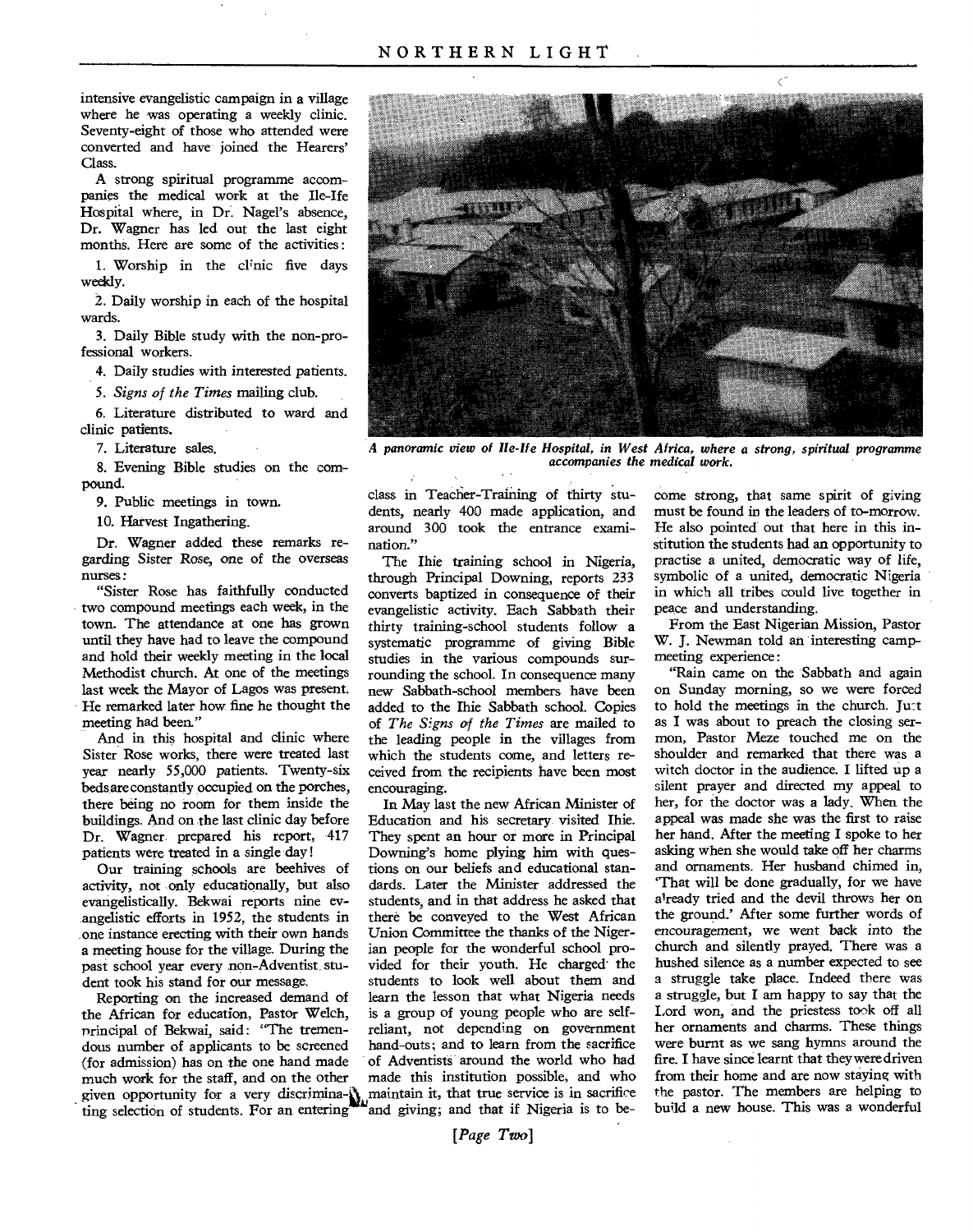victory in this superstitious and idol-worshipping area."

It made Brother Newman's story even more interesting when he said that on the night previous to this experience the woman had a dream in which she saw Christ coming in the heavens. She said she was not ready for eternal life, and there came to her the impression that she must go to the Seventh-day Adventist church and get ready. And now she had done that very thing. She had arrived just in time to share in the blessings of the last service. Brother Newman concluded: "We praise the Lord for this manifestation of His power to save to the uttermost."

A very practical adjunct to soul-winning service, and a safeguard against apostasy in Sierra Leone, is a literacy programme launched in 1951 and now gaining momentum. Already a total of 200 adult members can read to-day who could not read two years ago.

From Liberia, C. D. Henri reported that their broadcasts of the Voice of Prophecy and Bible Hour were being well received. Recently the President's Social secretary told him personally of the Government's appreciation of both programmes and their hope that we would remain permanently on the air.

It was an interesting experience on the night of my arrival to address the Bible Class conducted twice each week, in the Community Centre, Accra, by Pastor J. 0. Gibson. Despite his many responsibilities as union president, Brother Gibson makes time when at headquarters to conduct these meetings. With English as a medium they are attended by some of the better class people of the city. All know it to be an Adventist meeting, and all enter enthusiastically into a study of the Bible. A number have already been baptized. Others have begun to attend our church.

A very happy week-end at Bekwai coincided with the students' welcome programme to a new year of school. The grand, harmonious blending of hundreds of African voices at the week-end gatherings gave a pleasure that will not soon be forgotten, and so did the farewell singing of the boys as, in the early morning hours, they lined the route of my departure from the school.

With these and so many other experiences which for lack of space cannot now be told, is it any wonder that I leave West Africa with a new awareness of its ripened harvest, and of the joy that would fill all Adventist hearts could they see for themselves what is being enacted in this twentieth-century theatre of God's abounding grace.

#### **MISSIONARY ACTIVITY**

#### **By A. B. Dankwa**

*African Evangelist, Gold Coast* 

WE GREATLY thank the Lord for His manifold blessings upon the church at Patriensa during 1952.

Patriensa is only three miles away from Konongo and is the only town in the whole of Ashanti-Akim where we have a good church, although there are two other smaller companies.

My wife, our two little children, Marcy and William, and I arrived here early in the year to take up the dual appointment of evangelist-in-charge of the local church and teacher in the Patriensa middle school. Life in the church was dull; people were interested in the MV movement, yet they had no definite plans to follow. The whole machinery of the organization had to be reshuffled and consequently a committee of seven was set up to discover ways and means of bringing about some improvement. This worked well. We reorganized and started the Progressive Classes right away. Friday MV programmes were wellplanned and varied, catering for all ages. So much interest was now aroused that members suggested our advertising our activities.

Plans for open-air services were laid, and for four consecutive weeks we held outdoor meetings with special programmes which received the approbation of our audiences that averaged three hundred a week. At one of these meetings we were privileged by a visit from Pastor S. Appiah-Dankwa, the Kumasi District leader, and Brother S. M. Adusei, the assistant Sabbath-school and MV secretary. Their presence brought much blessing to us. The next day twentytwo of our members were invested as Friends. What an encouragement this was to the entire church !

The thirteenth Sabbath of that quarter was given special attention. A unique programme, such as had never been given before, was presented. Our little church vas so crammed with people that some of us had to remain standing throughout the service.

In June, a new MV project was put into operation. Members were divided into four groups, each with an able leader, and were enjoined with the following duties respectively: Giving Bible readings in the homes; singing and praying for the poor; giving practical hygiene; giving free services such as supplying firewood, water, etc., to the weak, poor, and the needy.

Rotation of work came at the end of each week. Volunteers moved smartly and happily as they went about their daily assignments. This project stimulated to action those who felt that the Gospel must reach all. They went out on Sabbath afternoons, sharing their faith with the people in the town and in the neighbouring villages. The result of our project cannot be over-emphasized. I think the angels in heaven must have rejoiced as the old ladies came to me time after time, thanking me and my God for the kindness shown them. The townsmen and members of other churches have been given food for thought. They realize we are now no more slumbering; the members are wide awake and revived.

During the year, the Mass Education Team launched a literacy campaign here and a night school for illiterates was opened. We discovered danger in this in connection with our being Seventh-day Adventists. Members were not attending evening services because they had to be punctual at school, and more than that, many activities contrary to our principles were conducted. The decision was made to run our own Literacy Class. The church elder, an experienced man, advised us to make our plans official. Accordingly I

*The chief and native authority at Agona, Gold Coast, the seat of a paramount chieftain, have for many years been favourablydisposed toward our mission programme.* 



*[Page Three]*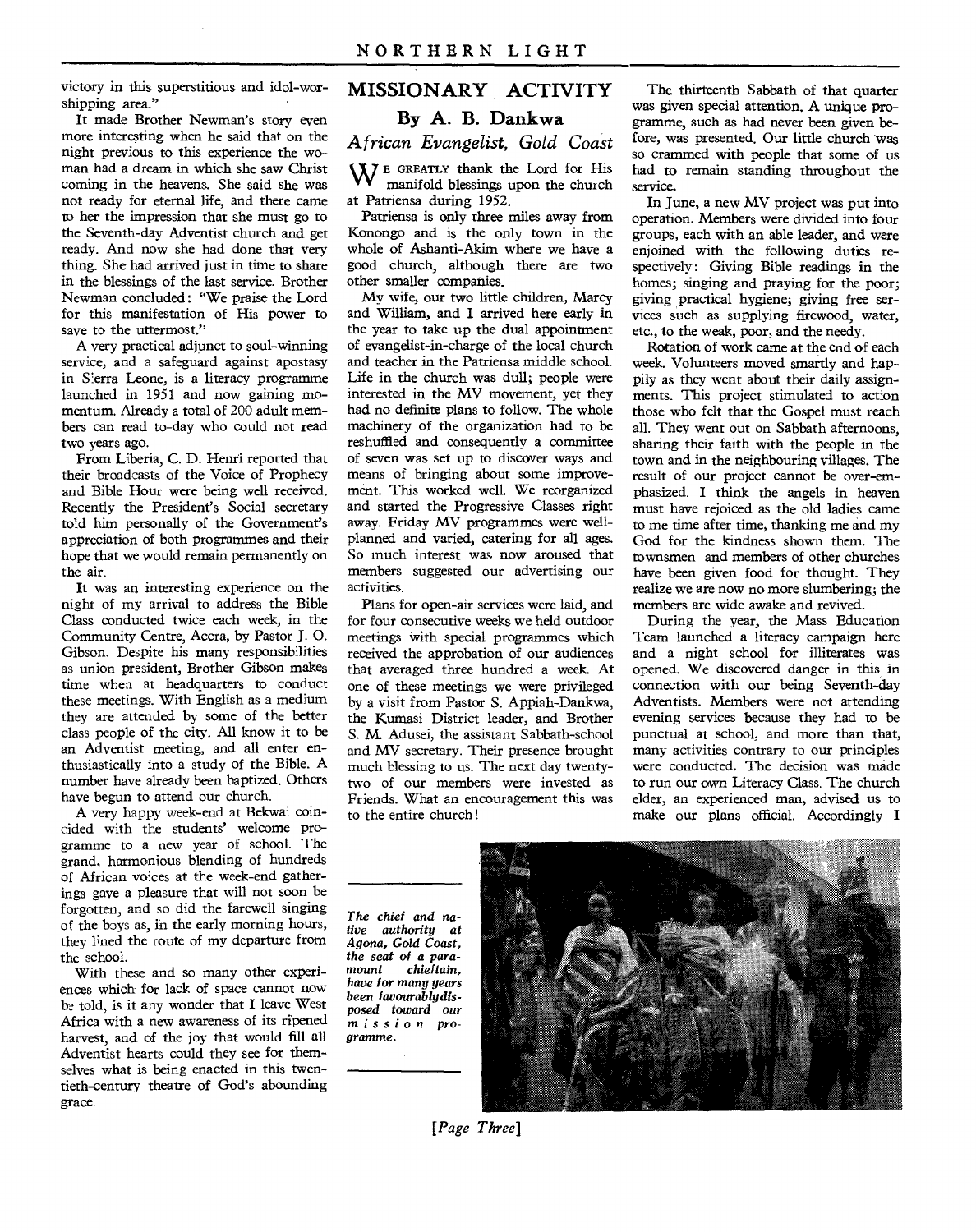sent an application through the Education Department to the Mass Education Officer asking for a two-day course starting on Tuesday, June 10th.

On the morning of Tuesday we were busy making plans for the course when I was summoned to the chief's council to answer the question why I was establishing a separate school. At once I recalled the experiences of Paul when charged with "sedition, introduction of strange do :trines, and stirring and upsetting the town."

The elder and I seized that good opportunity to preach our message and explain the underlying biblical reasons why we as a church could never be united with other churches.

About nine o'clock the officers arrived —four men and one lady. The course started right away. In all sixteen took the course; of these four came from the surrounding villages. God .is behind all our movements and activities. While the course was in session, Mr. Quanoo, the Regional Mass Education Officer for Ashanti, arrived in his car. What a joy it was! We knew all difficulties would be removed. He addressed the gathering, and went further and addressed the chief and his people. I quote from a part of his speech:

"I am glad you have invited us to run . this course for you. This is a thing no other church or mission has ever done. I know the Seventh-day Adventists as hard workers. Around Bekwai the students who have taken our course go out voluntarily promoting the 'literacy drive.' Here in Ashanti-Akim you have come forward again. I back you up. Go forward!"

This was a real source of encouragement to us. Things are working well now. Our average attendance at the school is between sixty and seventy, including a few non-Adventists. In addition, our women are getting lessons in Housecraft twice a week from a lady, arranged by the same Department. This is of great advantage to thewhole town.

On June 11th, our MV members took part in a "bonfire" service when all, including those, invested, appeared in their official MV outfits. Over 800 people gathered around the fire. The Volunteers sang joyfully, "Go marching in," as they marched around the fire seven times, and the spectators sitting around were reminded of that blissful day when the saintswill go marching into the city. "The time is short. Jesus is coming soon; what is to be done, must be done quickly."



*Pastors A. J. Mustard and P. Stearman with Paul Aidoo.* 

### PORTRAITS OF LAY-EVANGELIST S IN THE GOLD COAST By A. J. Mustard

*President, Gold Coast* 

P AUL AIDOO, a layman in the Gold Coast Mission, recently attended a Layman's Institute at Koforidua. He came dressed in a robe very like that worn by a priest of Rome, but with a conspicuous MV badge sewn on the chest. Though, at first glance, he might seem to be an inhabitant of Babylon, he soon made it very clear that he is indeed a warrior of Zion. He gave a lengthy demonstration of how he preaches the message in the villages of the Koforidua District. Speaking in Twi, he used no notes, and repeatedly called for the reading of texts of Scripture by the interpreter. There was no doubt of his ability to handle the Scriptures. It was after hearing him speak that the astonishing part of his story was revealed. He is an illiterate, and neither reads nor writes even his native tongue. I asked how he come to know his Bible so well that he could refer to text after text so accurately. He claimed to have "visions" from God in which the Scriptures are brought to his memory. Further questions revealed, that he is not yet a :baptized member Of-the church, but is now in the baptismal class, and he has a consuming passion to preach the message which has so richly blessed him.

2. Brother Kisi, who lives in Nkawkaw, is a talented and consecrated layman. He was recently invited to take up work in, the mission office, but preferred his work as a lay evangelist, supporting his wife and family by work in a store. When he first came to Nkawkaw two or three years ago, he found only three or four Sabbath-keepers in the town. Rather naturally, he took the leadership of this small group and began to train them to work for their neighbours. He leads them in house-to-house work, giving out literature, and holding Bible studies wherever there is an opening. To-day there are over forty in the Sabbath school in Nkawkaw, and at no time have we had a conf-rence worker in the town.

Oh, that we had a hundred laymen like Brother Kisi, able to work for souls and willing to take the time and trouble to train others to do soul-winning work!

*orN* d' ' nrni.

### ORDAINED TO THE GOSPEL MINISTRY

By Jesse 0. Gibson, *President West African Union Mibsion* 

I AM sure that the NORTHERN LIGHT<br>readers will be interested to know that readers will be interested to know that the Africans in West Africa are pushing forward with greater rapidity into more responsible positions. We are sure this is as it should be. These men understand their own people better than we do, and as they take over heavier responsibilities I am sure that the work will be greatly benefited.

During 1952 we are happy to report that eight African workers together with three overseas workers have been ordained to the Gospel ministry.

At the West Nigerian Constituency Meeting, one African and two overseas brethren were ordained. Brother D. B. Alabi is a faithful African evangelist who has served in West Nigeria for many years. Dr. S. A. Nagel, Medical Director of the Ife Hospital, has done an excellent work in promoting evangelism in and around the hospital. H. S. Pearce, manager of our union publishing house, has taken a very keen interest in the evangelistic end of our work, and for the past six months had been the acting president of the West Nigerian field.

At the East Nigerian Constituency Meeting early in the year, we had the privilege of ordaining six of our African brethren from that field. All of these. men

*[Page Four]*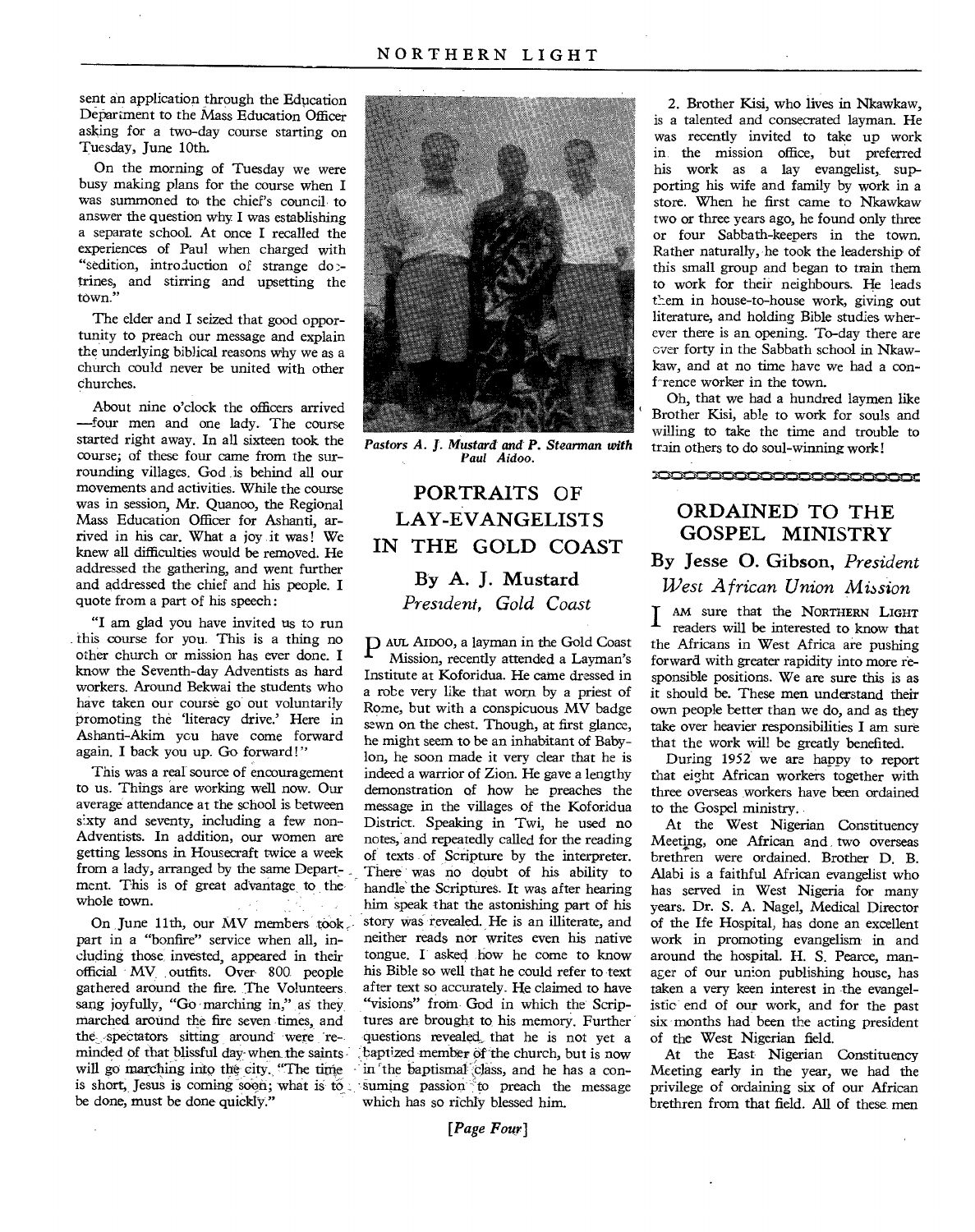have spent a number of years in evangelistic work in East Nigeria and the Lord has blessed them with many souls. Pastors W. J. Newman, A. J. Dickay, D. Onyeodo, P. Onwere, and several other African pastors joined the writer-in the ordination service.

At the Gold Coast Constituency Meeting, another African, Owusu Ansah, and J. C. Vetter, the Educational and MV secretary of the Gold Coast Mission, were ordained. Owusu Ansah has laboured faithfully for God and has spent three years in the Ivory Coast helping to open up the work there. During this time he suffered considerable hardship, but he endured these hardships as a good soldier. J. C. Vetter has taken a keen interest in evangelism, during the several years he has been in West Africa.

We thank God for our rapidly advancing programme and that we have men who can push forward and take more responsibility in mission leadership.

### ILORIN AROUSED By A. E. Farrow *Awtun, Nigeria, West Africa*

T HE Ilorin District is one of our oldest mission districts, now an outpost of the West Nigerian Mission. I well remember the first time I went to Shao. At the time of my first visit, I naturally asked to see the site where the oldest miss'on station had once stood. It was all in ruins, and I was depressed to think of the opportunity which had been that of the people there, but was not grasped at the time.

How different my last visit, when I had the joy of baptizing thirty souls ! Ruined buildings—living souls, what a contrast! A spiritual house is being built, with lively stones, so much more precious than bricks and mortar, with eternal value.

The Ilorin District is being aroused. Shao, the mother church, is not yet organized, but has now increased to the place where this is possible. What encouragement to the early missionaries ! They cast their bread upon the waters, and it is now returning in a rich harvest of souls. Truly every man's work shall be made manifest. "If any man's work abide which he bath built thereupon, he shall receive a reward." 1 Cor. 3:14.

Let us lift up our hearts in thankfulness to God that His servants' work has not been in vain. Thirteen of the thirty souls baptized were from Olugbija. They had come into the church by the faithful labburs of the two or three previously baptized members, over a period of many years. Our prayers should be that God will continue to bless Brother L. Bolarin and his teacher co-workers as they labour in this district of promise.

#### 

### WORTH-WHILE PUBLICITY By G. D. King *Press Relations and Radio Sec.*

 $D_{\text{number of press cuttings have been}}$ coming to our Press Relations office here at Edgware. We subscribe to an International Press Clipping Service covering the name "Seventh-day Adventist," and it has been with considerable interest that we have noticed the wide range of publicity given to many interests sponsored by Seventhday Adventists in so many parts of the world.

One of the most outstanding pieces of press publicity appeared in the well-known and widely circulated weekly magazine *Time* of January 26th. This is of such interest that we quote it in full. The article carried also an excellent photograph of Evangelist H. M. S. Richards.

#### JUST WAIT, BROTHER

Twenty-three years ago this month, a youthful - looking Seventh - day Adventist preacher stood up before his small and struggling congregation in South Los Angeles to appeal for funds. "Now, brethren," he said, "I've been telling you for some time that God wants me on radio. . . . I want you to prove that I'm not lying and that I do know what God wants." A colthat  $I$  do know what God wants."  $\overline{A}$  collection of rings, watches, and old jewellery netted just enough to put the Rev. Harold M. S. Richards on the air the next week. He has been broadcasting steadily ever since.

By now, Evangelist Richards' *Voice of Prophecy* programme has become an international production, broadcast in eleven languages over 845 stations. There is a 110-man staff at work in the Voice's Glendale headquarters, and one of Richards' weekly sermons draws an average of 14,000 letters from his world audience. After the *Lutheran Hour* (carried by more than 1,000 stations), the Adventist's programme is the most widely heard religious broadcast in the world.

"MAN ALIVE . . ." Broadcaster Richards, 58, is a friendly, hard-working man with a habit of calling everybody "brother." His father was also an Adventist evangelist, and Harold got his start at seventeen, preaching at Adventist "campaigns," i.e., revival meetings, in the U.S. and Canada. His first parish was a tiny, tar-papered church in Ottawa, where he boosted the congregation from 8 to 120.

Back in the U.S., he took his wife on the road with him, through long preaching campaigns, mostly in California. In 1928, at Fresno, he campaigned for nine months straight. He preached for 45 minutes seven nights a week, for the whole time. ("Man alive, we had a number of big baptisms out of that one.")

Adventist authorities took a dim view of Richards' radio programme at first. But by 1937 it was going so well that Pacific Coast officials of the church urged him to put the Voice on a coast network. In 1942, with the whole church behind him, Richards began preaching on a national hookup (Mutual), and the next year began to line up foreign stations.

NOAH WAS WARNED. Through the years, the formula for *Voice of Prophecy* has changed very little. Evangelist Richards steers clear of specific Adventist dogma, concentrates instead on basic talks about the Bible, interspersed with oldtime hymns sung by the King's Heralds, a male quartet. He knows his Bible well—he has read it cover to cover thirty-one times—and his sermons are highly concrete discussions of the Bible's application to daily life. Says he : "We believe that there are things in the Bible that prophesy what is happening to-day and that tell of the coming of the kingdom of God. . . . God doesn't let the world get caught napping, brother. Look how He warned Noah. He has warned us, and it's in the Bible.'

To encourage Bible study by his listeners, Richards runs three free correspondence courses in religion, one for children and two for adults. Students take a test at the end of each lesson, which is then sent in for grading.

The Bible course is now printed in fortysix languages, and the number of students offers some testimony to the size of Richards' radio audience. Currently, 1,500,000 are enrolled-500,000 more than the Adventists' total world membership. Still, Evangelist Richards and his staff are not content. He and the King's Heralds plan a round-the-world campaign this summer, with the emphasis on Africa. A fortnight ago, the Voice hooked up with seven radio stations in Japan. Says Adventist Richards, who cheerfully runs his \$1,000,000 operation on a salary of \$65 a week : "Brother, you just wait. We'll keep on growing and growing until we've reached everyone."

Incidentally, these excellent publicity paragraphs indicate how widely our radio programme has developed since its meagre beginning just over twenty years ago.

Here in our own Division the Lord is greatly blessing our Radio and Bible Correspondence Schools, but there are vast potentialities of development before us in all our fields. More and more we must harness the opportunities the Lord has given us for finishing the work throughout our territory. In the great work of Evangelism—press publicity, radio programmes, the Bible Correspondence Schools will play an increasingly important and fruitful part.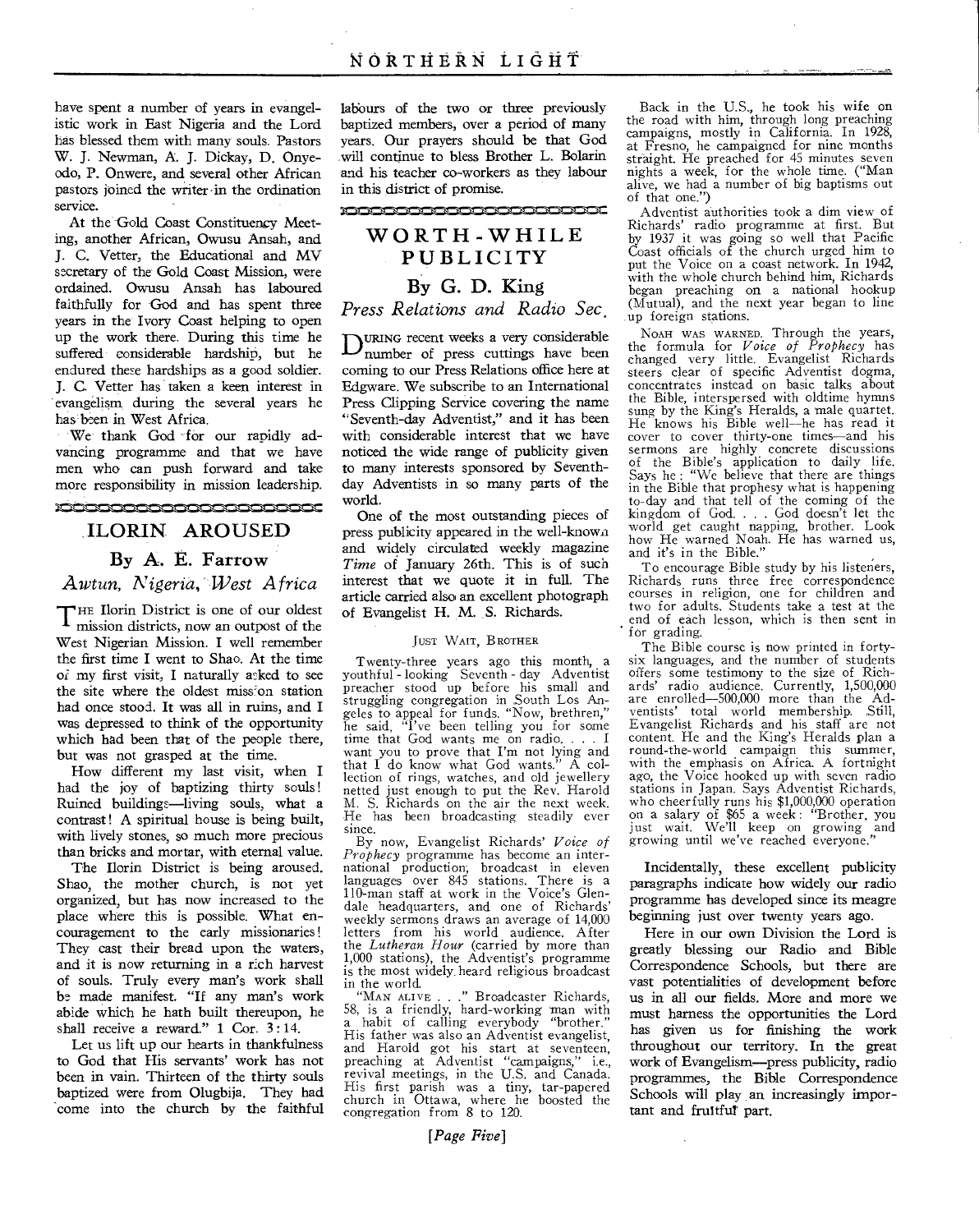

#### FELLOWSHIP IN SUFFERING

lands as a result of the great flood disasters

We are happy to report that, great as the fered severe damage to property. butions to Relief Funds and by practic<br>Saster has been, our own people and pro-<br>
Pastor Tilstra, president of the Nether- service. G. D. KING. disaster has been, our own people and pro-'

at first feared. The union presidents of ventist lives have been lost, no denomi-<br>Britain and the Netherlands report that national property has been destroyed, and reaching the Division office as to the extent Britain and the Netherlands report that national property has been, destroyed, and<br>of damage and suffering experienced by our there has been no loss of life among our that in t of damage and suffering experienced by our there has been no loss of life among our that in the midst of suffering membership in England and the Nether- members. In Britain several families were ship has been strengthened. membership in England and the Nether- members. In Britain several families were ship has been strengthened.<br>lands as a result of the great flood disasters seriously affected by the floods and had to In the stricken areas o

lands Union, writes: "I am happy to retnat we did not lose any members on account of the floods, but there are about fifteen to twenty who lost all their belongings and several who had g.eat damage done to what they have. Most of our members live in Middelburg, Flushing, and Goes. These places have not been badly  $a_{\text{angle}}$ except rushing; mere again it is pcov,dential that our members live on higher levels in the city, and some on the second floors, so that they did not suffer any damage except for one sister, who barely escaped with her two children."

One great factor has emerged in the midst of this calamity. It is the great factor of "fellowship in suffering." Our brethren have been greatly affected by the response to their need from all.parts of the Division and indeed the world field. From the General Conference came a cable of immediate assistance from Relief Funds and telephone calls from all parts of our territory offered immediate assistance.<br>We praise and thank God that no Ad-

HROUGHOUT our whole Division and be- perty have not suffered as terribly as was We praise and thank God that no Ad-<br>yond our territory, inquiries have been at first feared. The union presidents of ventist lives have been l

of the week-end of January 31st. evacuate their homes and, of course, suf- responding nobly both by generous contri-

<u> 10000000000000000000</u>

### **News From Iceland**

country makes the mentality of the people. we established a church school which And so it is with the Icelanders, for like admitted non-Adventist children. Thus that beneath that surface they have warmth sands of people have been treated in the like the gevers and the volcanoes.

They can be neither forced nor bent. But In order to give you an idea of the there is a way to overcome them—vou attitude of the public towards our newest as impervious as the ice and lava itself, "The Seventh-day Adventists and their tists.

consider to be for the benefit of the people unusual energy established a boarding-<br>in general, they will turn their warm side school at Vindheimar in Olfus. The Times By Julius Gudmundsson in general, they will turn their warm side in Allian Structure in the *Times and*  $T_0$  and  $T_0$  and  $T_0$  and  $T_0$  are *Times and*  $T_0$  and  $T_0$  are *Times and*  $T_0$  and  $T_0$  are *Times and*  $T$ towards you and respond as well as any-<br>body. For instance, when the message first inform its readers of this unusual accom-L AST summer marked the first occasion body. For instance, when the message first inform its readers of this unusual accom-<br>On which a General Conference repre- came to the Westmann Islands, our people plishment which is e  $\Box$  on which a General Conference repre- came to the Westmann Islands, our people plishment which is evident in this forward sentation has ever visited Iceland. Pastor were ridiculed and shouted at in the step by the comp were ridiculed and shouted at in the streets. This situation, however, has now Cossentine of the Educational Department streets. This situation, however, has now here. . . . Much of the labour required stayed with us for a week. While travelling completely changed and for two reasons: for the completion of this neat-looking through the country he remarked, "Iceland The first is that we opened a treatment building was done voluntarily by the is unlike any other country I have ever room under the supervision of a Danish Adventists. Many well di room under the supervision of a Danish Adventists. Many well disposed friends Skodsborg nurse and it was greatly worked often by the week without reseen." And it truly is in many respects. Skodsborg nurse and it was greatly worked often by the week without re-<br>It has been said that the nature of a appreciated by the people. A little later muneration just to help compl It has been said that the nature of a appreciated by the people. A little later muneration just to help complete the task. And so it is with the Icelanders, for like admitted non-Adventist children. Thus liberal support from Adventists in other<br>the lava fields and the icebergs, they may we had two institutions in this small countries. Especial the lava fields and the icebergs, they may we had two institutions in this small countries. Especially has the Northern<br>seem cold and rugged on the surface but community. Hundreds of their children European Division of Sev seem cold and rugged on the surface, but community. Hundreds of their children European Division of Seventh-day Adven-<br>once you get to know them you will find have passed through our school and thou- tists helped liberally once you get to know them, you will find have passed through our school and thou- tists helped liberally with funds that beneath that surface they have warmth sands of people have been treated in the materials that had to like the geysers and the volcanoes. clinic, and now everybody respects our "The cost of grounds, construction,<br>Rocks and ice are not easy to overcome. people there and likes them. furnishing, and equipment to date has

there is a way to overcome them—you attitude of the public towards our newest be said that the people of Iceland have<br>just need to know how. On the whole, undertaking—the mission school—I quote come into possession of a pr undertaking—the mission school—I quote the Icelanders do not claim to be religious, from an article which appeared last year of education through the exceptionally<br>and to religious preaching they may seem in the Icelandic Times: unselfish and generous work of t

*[Page Six]* 

but if you can do something which they congregation here in Iceland have with consider to be for the benefit of the people unusual energy established a boarding-

Rocks and ice are not easy to overcome. people there and likes them. furnishing, and equipment to date has<br>They can be neither forced nor bent. But In order to give you an idea of the amounted to 1,500,000 kroner, and it m the Icelandic *Times*: **unselfish and generous work of the Adven-**<br> **The Seventh-day Adventists and their** tists.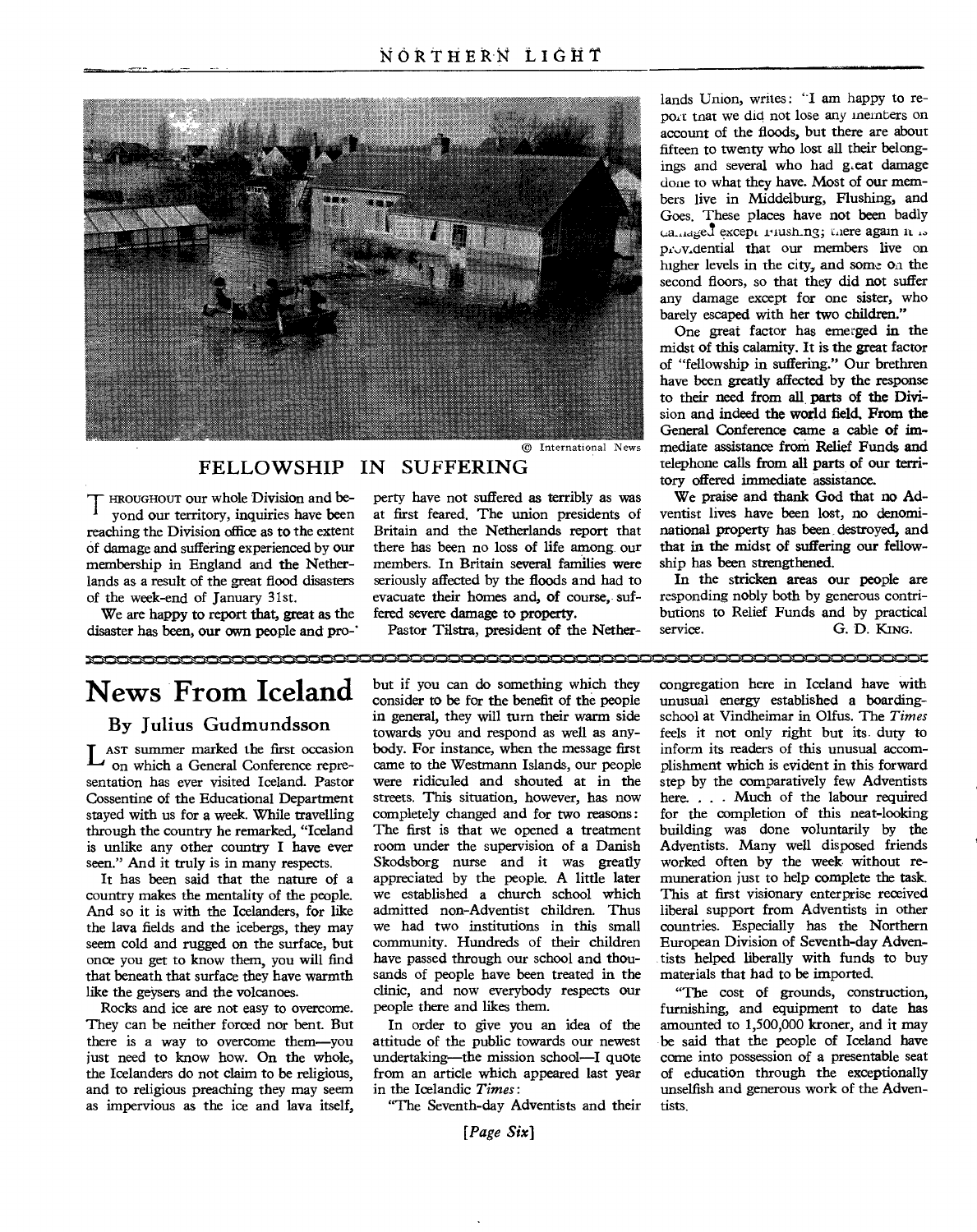"As the Adventists number less than 600 people here, the successful completion of this very fine boarding-school is a sequel to an actual fairy tale of a few peop!e who had vision, will-power, and energy. The above shows plainly what can be accomplished by co-operation, courage, and perseverance."-Timinn, Oct. 11, 1951.

Our membership at present is 369. There are seven churches, two church schools with forty pupils and a mission school with thirty students. Five teachers are employed. There are six conference workers, two ordained ministers, two licensed ministers, a treasurer, and one office worker.

We are fully aware that Iceland needs to be evangelize& Something more has to be done in the future, but the question is how to do it when the country is so com-

## **Newbold Missionary College**

*Record Summer Session in 1952*  By W. R. A. Madgwick,

*The Newbold College faculty with the fine* group *of young people from the Continent who attended the Summer School Session.* 

 $\sum_{\text{of Normal A Microconcar Call} \atop \text{of N-} }$ of Newbold Missionary College. As soon as most of our regular students had left for colporteur and other vacation work, preparation began for the arrival of our summer students. In one brief month our buildings had once again to be made ready by a small number of hard-working students for the expected record number of Continentals. In addition, contractors had to lay a terrazo floor in the entrance hall of Moor Close and begin the reroofing of Binfield Hall.

Principal

We were happy to welcome to our summer session, which lasted for eight weeks from July 8th to September 2nd, no less paratively large, the people so scattered, and the workers so few.

A couple of weeks ago a man came into our office in Reykjavik. In his hand was a bank note which he wished to donate to the cause. We had never seen him before, for he lived far out in the east of Iceland. This is what he said: "I firmly believe your me-sage and have done so for many years, although I am not a member of your church." He went on to tell how he had learned of the truth from his brother who lived in the same district. Experiences like this take place frequently, and yet we have been able to do so little for these people. We must look to our youth to go out as real missionaries and shepherd these scattered souls who are longing to know more about the truth, and bring their sons and daughters to our

school, where they may train for service.

Next summer the first graduating class will be going out from our mission school. There are twelve in this class, most of them fine young people who are eager to prepare themselves for the Lord's work. At present a book containing our message is on the new printing press, and when the school closes it will be ready and the young people will have the opportunity to start working right-away. The colporteur work in Iceland is even more important than it is in the more populous countries.

You who labour in lands where the work has been long established will surely think that we are still very young in the way, but we are of good courage. We feel that the Lord is with us, and we feel sure that He will do great things for us in the future.



than sixty-four students from fifteen countries. They came to us from universities, colleges, and schools, some to begin to learn and others to improve their knowledge of English. Twenty-four came from Northern Europe (Iceland 3, Norway 2, Sweden 7, Finland 8, Denmark 3, Netherlands 1), five from Central Europe (Germany 5), thirty-two from Southern Europe (Belgium 2, France 13, Switzerland 13, Spain 1, Italy 2, Austria 1), and three from Africa (Algeria, 1, Ethiopia 2).

The session followed its usual course with tuition principally in the English language varied by classes in English litera-

*[Page Seven]* 

ture, history, and songs. D. J. Dunnett, E. B. Phillips, J. D. Brailsford, and **R.** W. Scarr were the teachers. Twenty-seven students sat for Pitman's Foreigners' English examination. They all passed, twenty-one of them obtaining first-class certificates.

The weekly coach trips to places of educational and general interest proved as attractive and enjoyable as ever.

Our summer students have appreciatively assured us by word and letter of the very happy memories they have taken back with them of their stay with us. Their visit has increased the many ties which bind Newbold in affection and esteem to numerous parts of the world.